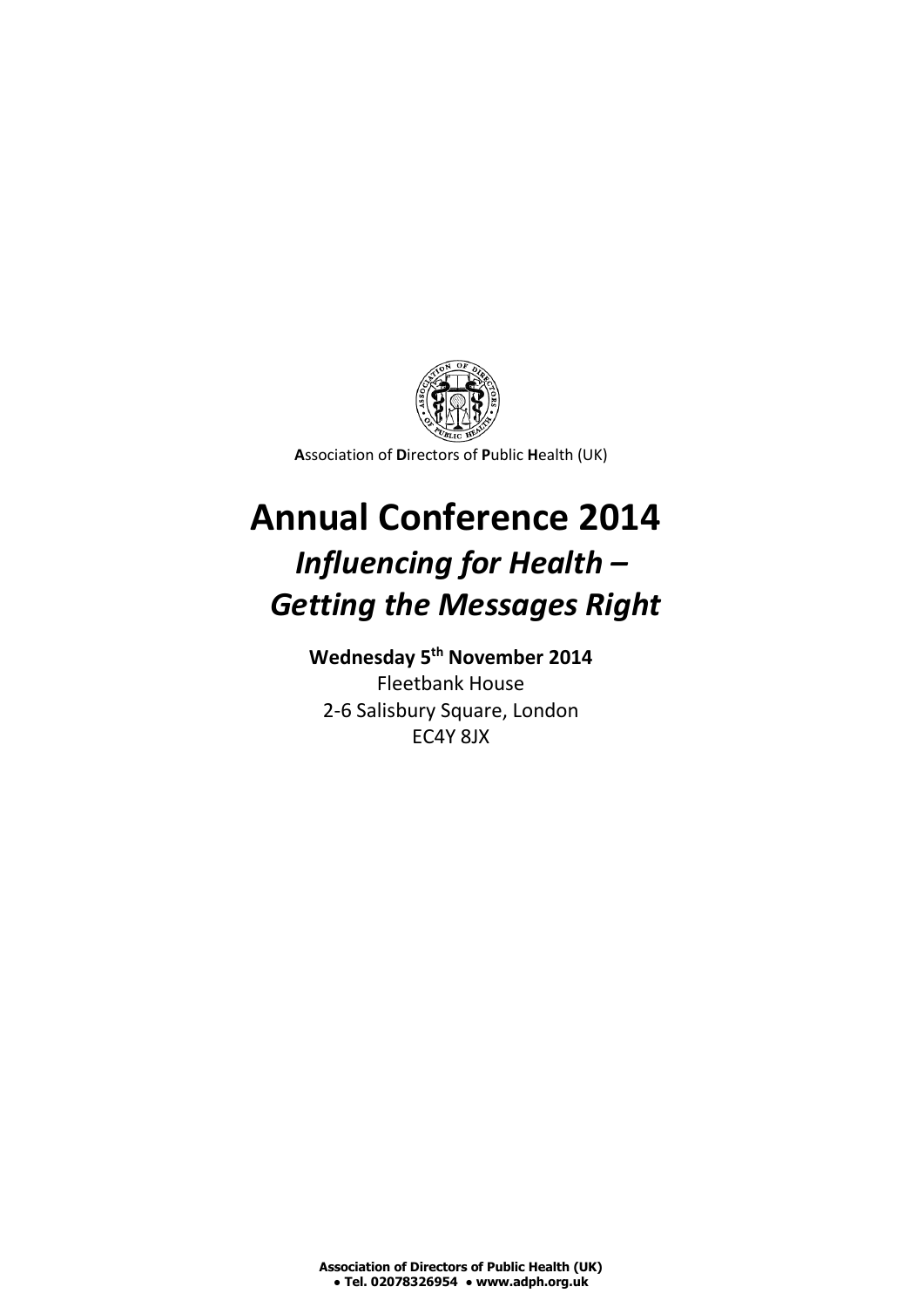

**A**ssociation of **D**irectors of **P**ublic **H**ealth (UK)

### **ADPH Annual Conference 2014**

### **Influencing for Health - Getting the Messages Right**

#### **Wednesday 5th November 2014**

**9.30 – 16.15**

**Fleetbank House, 2-6 Salisbury Square, London, EC4Y 8JX <http://tinyurl.com/m6blcax>**

# **AGENDA**

#### **The conference will be chaired by Dr Janet Atherton, ADPH President**

| <b>Reflections on ADPH activity and the</b><br><b>Presidential role</b> | <b>Welcome and Introduction</b>                                                                                                                                                                                                  |
|-------------------------------------------------------------------------|----------------------------------------------------------------------------------------------------------------------------------------------------------------------------------------------------------------------------------|
|                                                                         | Janet Atherton President, ADPH                                                                                                                                                                                                   |
| Keynote address: The Impact of 'Big<br>Business' on the public's health | Ilona Kickbusch Director, Global Health Programme,<br>Graduate Institute of International & Development Studies,<br>Geneva                                                                                                       |
| <i><b>11.00</b></i><br><b>Refreshments</b>                              |                                                                                                                                                                                                                                  |
| <b>Tackling the Commercial Determinants of</b>                          | <b>Panel Presentations</b>                                                                                                                                                                                                       |
|                                                                         | Chair: Abdul Razzaq DPH Trafford<br>Ilona Kickbusch Director, Global Health Programme<br>Nick Stanhope CEO, Shift<br>Martin Caraher Centre for Food Policy<br>Paul Lincoln CEO, UK Health Forum<br>Q&A                           |
| <b>Local Action on Commercial Determinants</b><br>of Health             | <b>Round Table Discussions</b>                                                                                                                                                                                                   |
| <b>Lunch</b><br>12.30                                                   |                                                                                                                                                                                                                                  |
| <b>Public Health within an Integrated System</b>                        | Jeanelle de Gruchy Vice President, ADPH                                                                                                                                                                                          |
|                                                                         | <b>Round Table Discussion</b>                                                                                                                                                                                                    |
| Public Health Making Its Mark - the<br>context                          | <b>Ben Page</b> Chief Executive, Ipsos MORI<br><b>Q&amp;A</b>                                                                                                                                                                    |
| <b>Framing the Public Health Narrative</b>                              | <b>Panel Presentations</b>                                                                                                                                                                                                       |
|                                                                         | <b>Chair: Paul Edmondson-Jones ADPH</b><br>Josh Gaillemin The Whole Story<br>Chris Smyth Health Correspondent, The Times<br>Joanne Rule Healthy Conversations<br>Caroline Tapster Local Government Association<br><b>Q&amp;A</b> |
| <b>Locally</b>                                                          | Communicating the Public Health Offer Round Table Discussion/individual reflection                                                                                                                                               |
| <b>Summary and Closing Remarks</b>                                      | Janet Atherton President, ADPH                                                                                                                                                                                                   |
|                                                                         | <b>Health</b>                                                                                                                                                                                                                    |